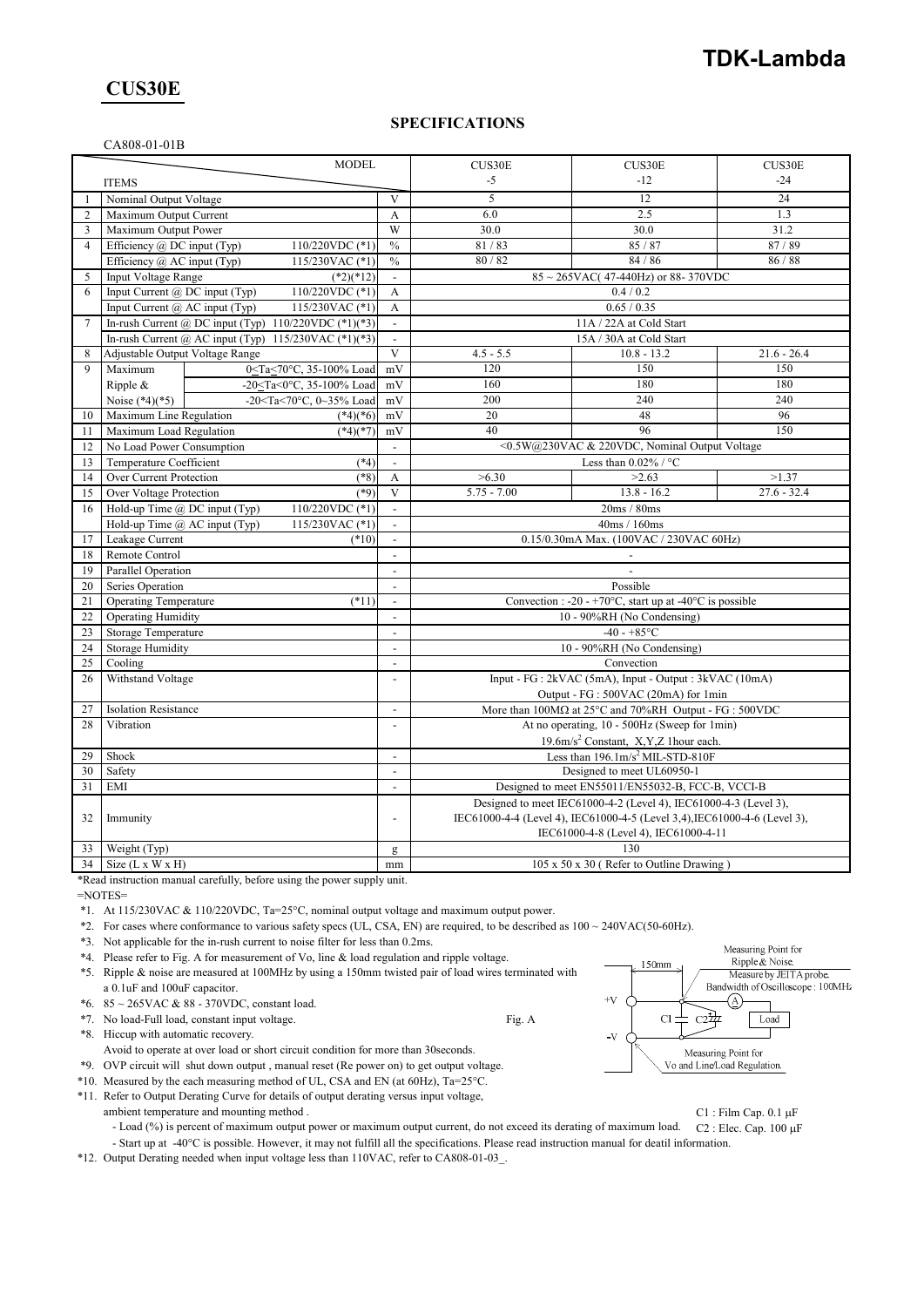# **CUS30E**

## **OUTPUT DERATING**

CA808-01-02

### \*COOLING: CONVECTION COOLING \*COOLING: FORCED AIR COOLING

| Ta $(^{\circ}C)$ | LOADING CONDITION(%)           | Ta (°C)       |              |  |
|------------------|--------------------------------|---------------|--------------|--|
|                  | Mounting $A$ , $D$ , $E$ , $F$ | Mounting B, C |              |  |
| $-20-45$         | 100                            | 100           | $-20 - 60$   |  |
| 50               | 90                             | 100           |              |  |
| 60               |                                | 80            | Air Velocity |  |
| 70               |                                |               |              |  |



| Ta $(^{\circ}C)$ | LOADING CONDITION(%)       |
|------------------|----------------------------|
|                  | All Mounting (A,B,C,D,E,F) |
| $-20 - 60$       | 100                        |
|                  |                            |

Air Velocity≥0.7m/s: Air must flow through component side.

### \*COOLING: CONVECTION COOLING \*COOLING: FORCED AIR COOLING